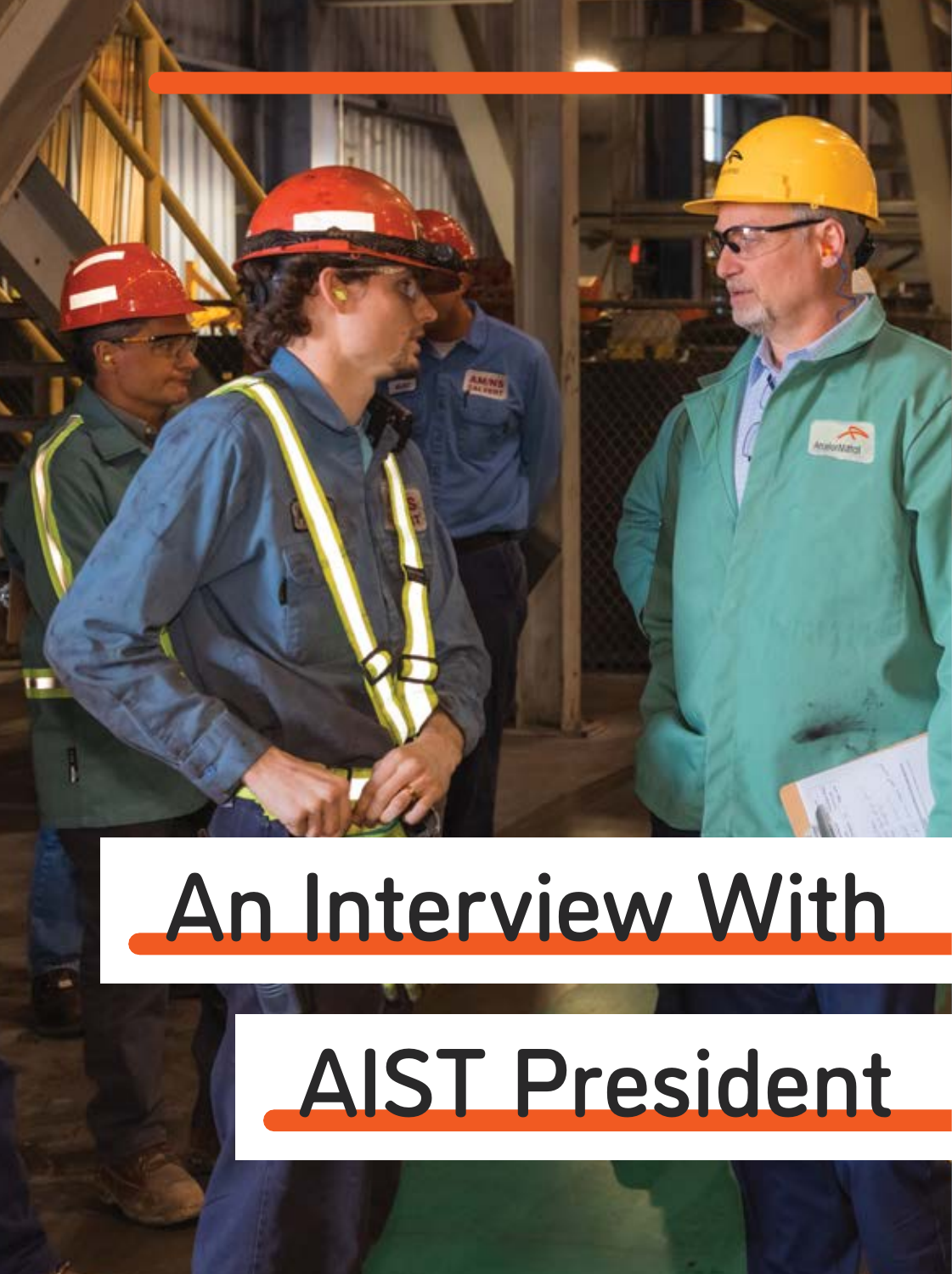



Keith Howell currently serves as chief operating officer (COO) for ArcelorMittal North America. He joined ArcelorMittal in June 2016 as COO of ArcelorMittal USA. Prior to his current position, he was senior vice president, operations for AK Steel. Howell was named vice president, operations for AK Steel in 2012. He joined AK Steel in 1997 as manager, steelmaking at Middletown Works. He was named manager, aluminized in 1999 and manager, cold strip department in 2000. He advanced to general manager, operations at Ashland Works in 2001. He was named general manager, operations at Middletown Works in 2003, and was named general manager, Butler Works in 2005. In 2009, he advanced to director, engineering and raw materials. He was named vice president, carbon steel operations in 2010 and also assumed responsibility for the Butler Works in 2011. Prior to joining AK Steel, Howell had 10 years of operating experience at U. S. Steel – Mon Valley Works, Edgar Thomson Plant. He had assignments in the quality assurance and steelmaking departments. Howell holds a B.S. degree in metallurgical engineering from the University of Pittsburgh and an M.B.A. from The Ohio State University. *Iron & Steel Technology* had the opportunity to interview Howell about his career and his upcoming term as AIST President.

# Keith Howell 2022–2023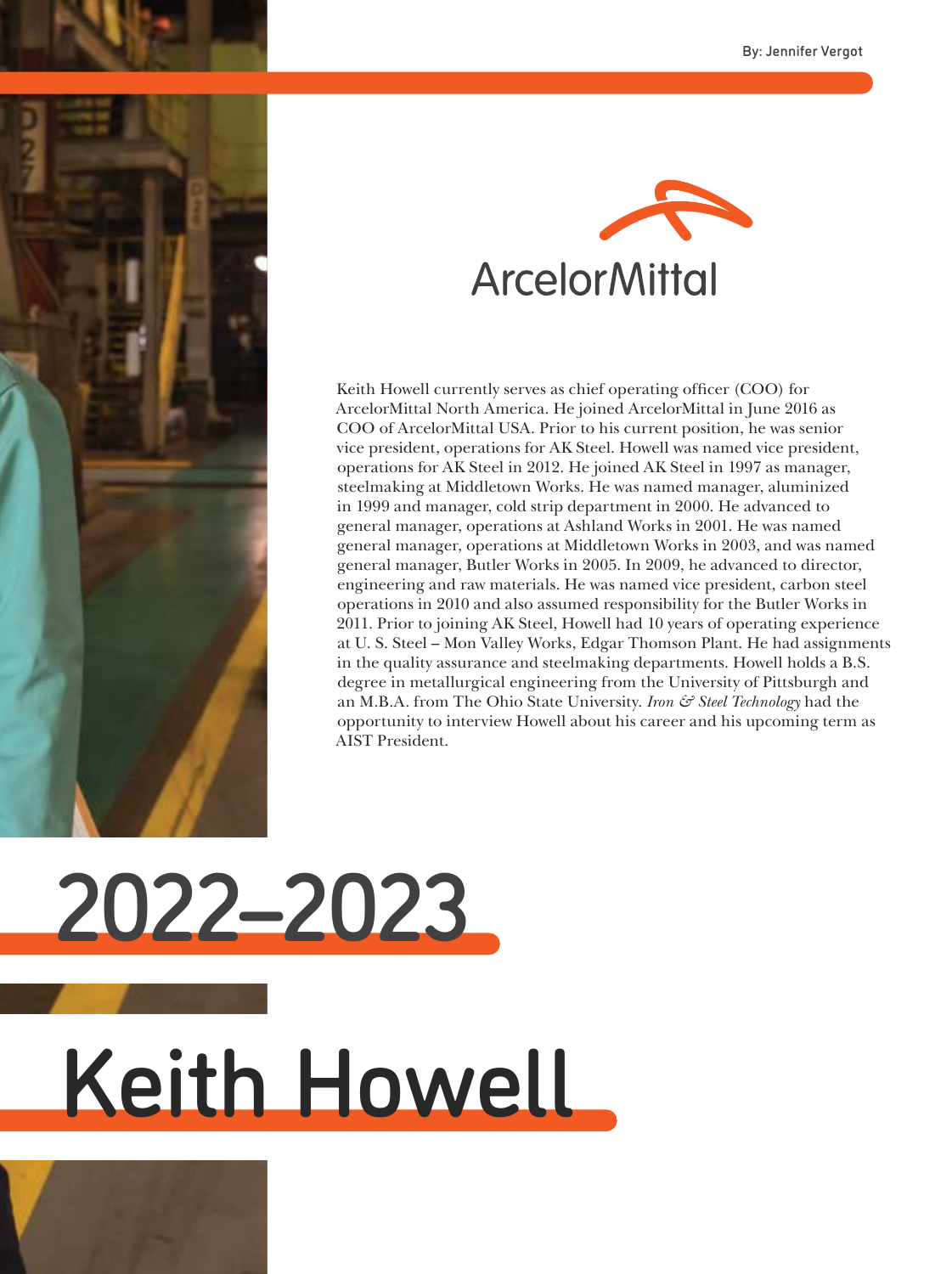

### Tell me a bit about your background. How did you become interested in the steel industry?

I was born and raised in Western Pennsylvania and am old enough to remember seeing the various operating steel mills along the Monongahela River in the greater Pittsburgh, Pa., USA, area. I did my undergraduate studies in engineering at the University of Pittsburgh, earning my degree in materials science and metallurgy, and after a very brief period in the aluminum industry, quickly found my way to the steel industry. I guess you could say that steel was always in my blood, being the second generation in my family to work in the industry. My father, John "Jack" Howell, worked at the U. S. Steel Research Center in Monroeville, Pa., for more than 30 years and became a well-recognized expert in blast furnace burden distribution, publishing multiple patents and helping solve blast furnace operating problems around the world. My uncle, Don Howell, also spent his entire career as a supplier and expert technical consultant to the industry, so iron and steel has always been a part of my life.

### Did you have a mentor or somebody in your career who served as a role model? What did you learn from them?

I have had several mentors and role models throughout my career, so it would be impossible to name just one. Some that come to mind immediately are Mark Boyer, Bob Harris, Fred Harnack, Glenn Mikaloff, John Kaloski and John Brett, to name a few. Early on I learned the value of a hard day's work and the importance of being present on the shop floor. I also learned the importance of integrity and fairness and that it takes all employees of the team to work together to be successful. I have been very fortunate to be guided by so many experts in the technical and financial side of our business and have been able to apply all of their advice and knowledge throughout my career.

### How did you first get involved with AIST? How has membership benefited your career and professional development?

I first learned about AIST as a new engineer working at the Edgar Thomson Works in Braddock, Pa. Some of the work that I was doing resulted in co-authoring a paper regarding steelmaking slag treatment. My dad also presented papers multiple times at AIST technical sessions, so I became familiar with AIST early on. Later in my career, Fred Harnack and Bill Breedlove approached me about joining the AIST Executive Committee and here I am. I always appreciated the technical exchanges and information available through AIST, and the training opportunities provided. The relationships with suppliers and other peers in the industry have been invaluable, and I encourage anyone who works in the steel industry to join the organization.

### What has your experience been like serving on the AIST Executive Committee?

The AIST staff has made the experience of serving on the Executive Committee very rewarding and enjoyable. Ron Ashburn and his team do amazing work and all the heavy lifting within the organization to make our work as committee members easy. All the members of the committee that I have served with have been consummate professionals and I value the relationships that I have made during this time.

### What areas do you plan to focus on as you begin your term as AIST President?

My focus will be on our core value of advancing the technical development, production, processing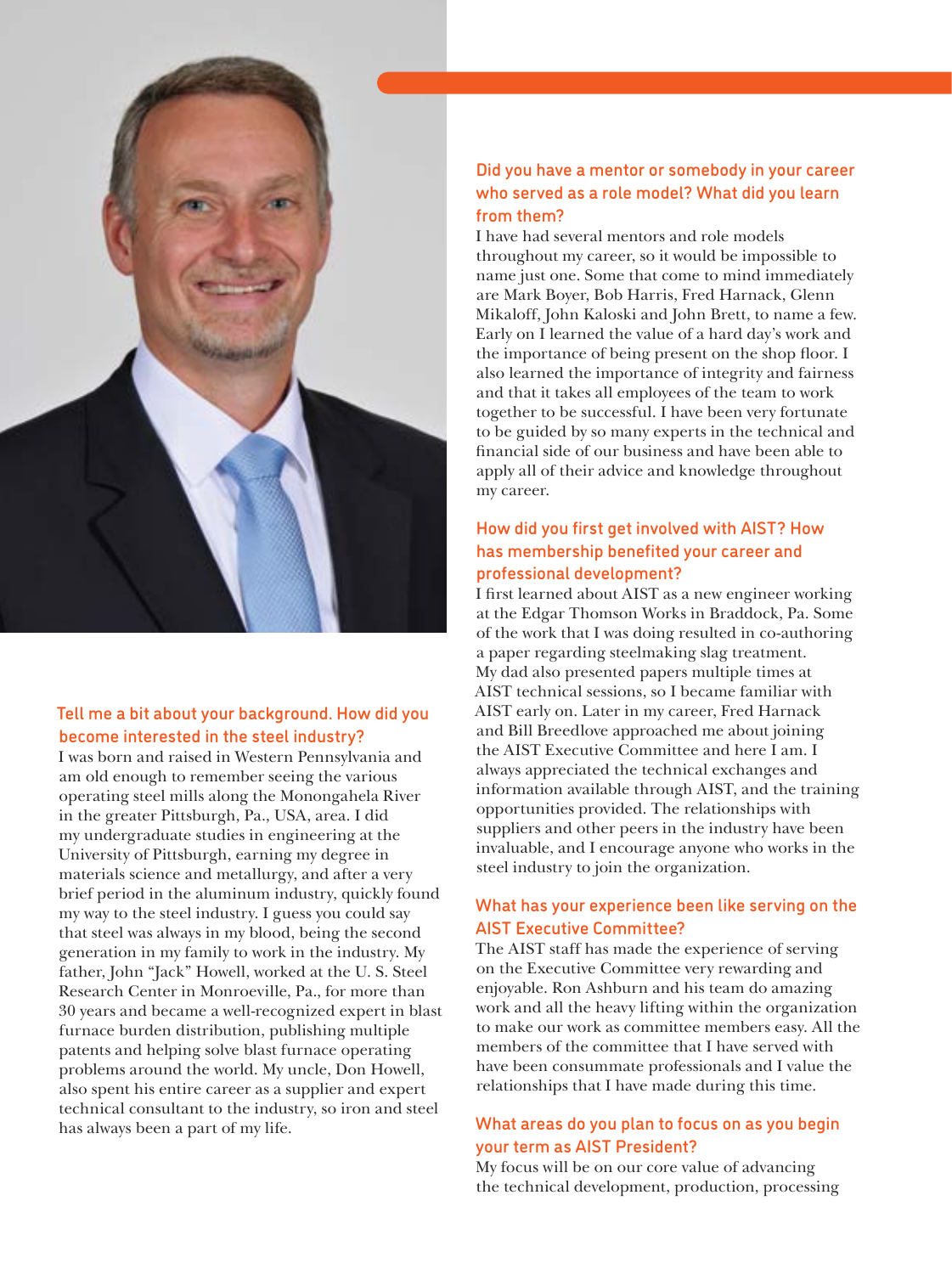



and application for iron and steel. As we exit the pandemic, certainly many things have changed and will never return to how they were prior to it. The way we communicate, interact and work today is much different than how we did just a few years ago, so we need to make sure that we adapt and continue to provide networking and training opportunities to the industry within this new normal and reinvigorate our membership. This is important now more than ever with the industry focus on decarbonization and the amount of research and technology transfer that will happen over the next several years in this area alone.

### AIST has dedicated significant resources to supporting the global steel industry's ongoing decarbonization. How can the association better serve industry stakeholders as they work to meet global climate benchmarks?

Research and the development of technology will play a significant role in the decarbonization of the steel industry. It will come along the fronts of many areas such as steel and energy transformation; green hydrogen production and usage; and the capture, storage and/or use of fossil carbons, for example. I believe that AIST can play a critical role in leading and administering the research and technology development that will be needed to reach reduction targets and goals moving forward.

Last summer your company announced a US\$1.39 billion plan to convert ArcelorMittal Dofasco's integrated process route to direct reduced iron–electric arc furnace steelmaking. How is that project coming along? What other steps is ArcelorMittal North America taking to reach its decarbonization goals?

ArcelorMittal is committed to leading the decarbonization of the steel industry with a company target of net zero by 2050 and a 2030 group  $CO<sub>9</sub>e$ emissions intensity reduction target of 25%. Our project in Hamilton, Ont., Canada, is an important part of that commitment that will reduce annual CO<sub>2</sub> emissions at Dofasco by approximately 3 million metric tons, or about 60% of emissions, as we transition away from the blast furnace-basic oxygen furnace steelmaking production route to the DRI-EAF production route. We are extremely excited about this project that is moving forward according to schedule. We are committed at all North American locations to reduce our  $CO<sub>2</sub>$  emissions intensity and are studying the use of various levers, such as steelmaking and energy transformation, sourcing clean energy, and offsetting residual emissions to achieve our goals.